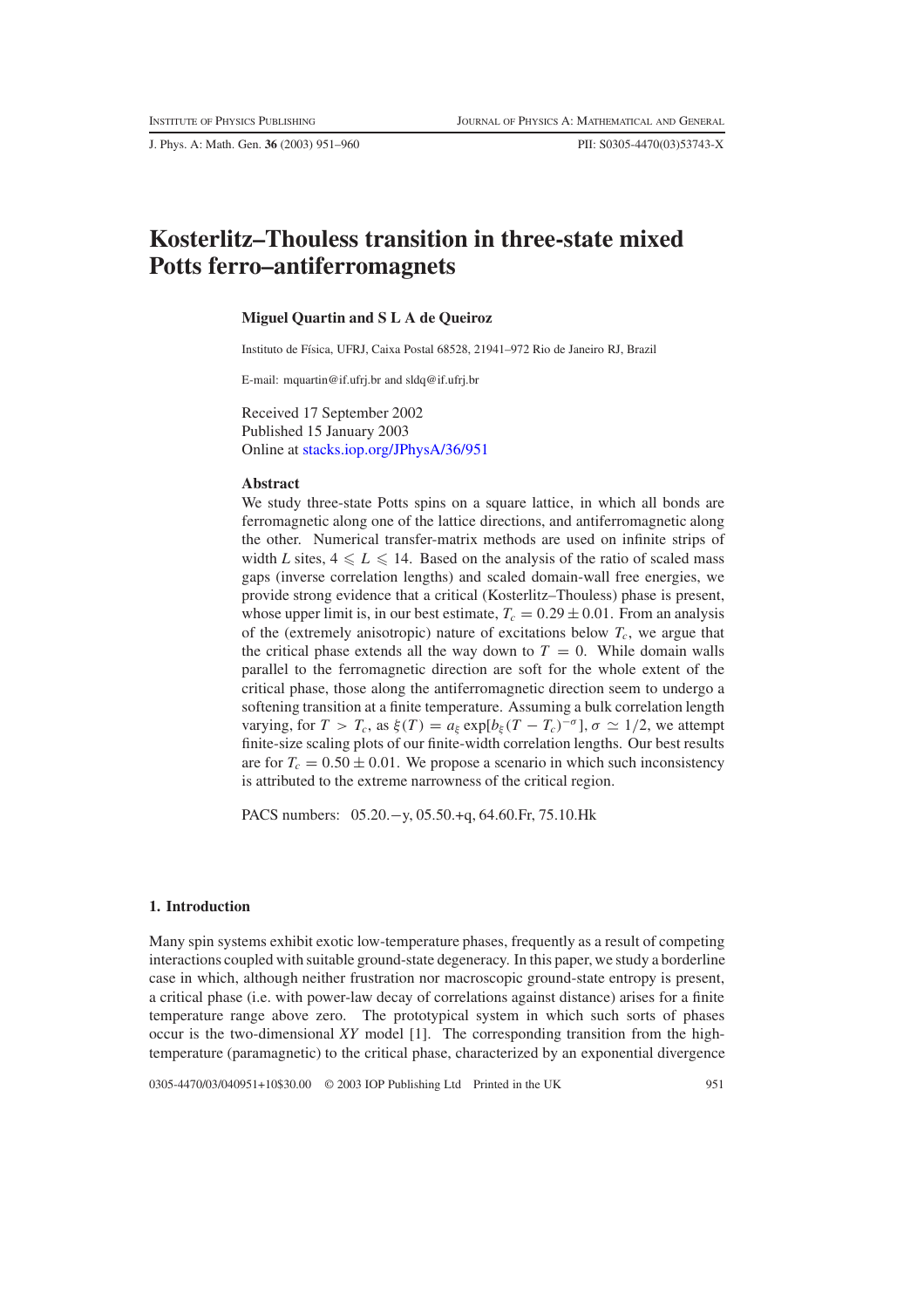of the correlation length, is known as the Kosterlitz–Thouless (KT) transition. Although the continuous symmetry of *XY* spins plays an important role in the formation of vortices, whose presence is an essential feature of the low-temperature behaviour, it was soon realized that critical phases could also be sustained in some two-dimensional magnets with discrete spin symmetry. Examples are  $Z(N)$  models with  $N > 4$  [2, 3], and models with a macroscopically degenerate ground state to which suitable degeneracy-lifting interactions are added. The latter case is illustrated by the triangular Ising antiferromagnet in a uniform magnetic field [4–6], or with ferromagnetic second-neighbour interactions [7–9].

<span id="page-1-0"></span>We consider the uniformly anisotropic Potts model with nearest-neighbour couplings on a square lattice [10], whose Hamiltonian reads

$$
\mathcal{H} = -\sum_{x,y} (J_x \delta(\sigma_{x,y} - \sigma_{x+1,y}) + J_y \delta(\sigma_{x,y} - \sigma_{x,y+1})) \tag{1}
$$

where the Potts spins  $\sigma_{x,y}$  take any one of the *q* values, and the lattice site coordinates are given by  $(x, y)$ .

Our interest is in the mixed (ferro–antiferromagnetic) case  $[10-12]$   $J_x > 0$ ,  $J_y < 0$ . For any *q*, the Hamiltonian is unfrustrated, as the product of interactions around plaquettes is always positive. The ground state of an  $L \times L$  system has degeneracy  $O(q-1)^L$ ; thus, even though this diverges in the thermodynamic limit for  $q > 2$ , the residual entropy per spin approaches zero as  $L^{-1}$ .

The  $q = 3$  mixed model which will concern us here has attracted special attention [11–17], as it is believed to exhibit a KT transition. Furthermore, evidence has been found that no transition occurs for  $q > 3$  [17]. These two findings may in fact be viewed as complementary [17]. In previous work, a great deal of effort was dedicated to calculating the critical temperature  $T_c$  above which the system is paramagnetic, particularly the variation of  $T_c$  against the ratio  $J_x / J_y$ , with a rather large degree of scatter in the corresponding results [12, 14–17]. Although, in these latter references, assorted evidence is quoted in favour of the view that the transition is indeed 'of an unconventional type' [12], a more precise characterization is attempted only in [15], where the correlation lengths from Monte Carlo studies of  $L \times L$  systems,  $L \leq 60$ , are shown to fit reasonably well to the exponential form in  $(T - T_c)^{-1/2}$ , expected to hold close to a KT transition [1]. An investigation of the problem in its  $(1+1)$ -dimensional quantum version [13] lends numerical support to the respective form for the case, namely the mass gap vanishing as  $exp(-a(\lambda - \lambda_c)^{-\sigma})$ , where  $\lambda$  is the temperaturelike coupling. However, the combined effects of small system sizes and uncertainty in the determination of  $\lambda_c$  allow the authors of [13] to conclude only that  $\sigma < 0.9$ .

As regards the low-temperature region, the critical (or massless) phase is analysed in some detail in [13]; upon consideration of the Roomany–Wyld approximants [18] to the betafunction [19, 20], it is deemed plausible that the mass gap vanishes all the way from  $\lambda = 0$ to  $\lambda_c$  (corresponding, in the classical analogue, to a critical phase from  $T = 0$  to  $T_c$ ). In a Monte Carlo renormalization group study of the chiral Potts model [21] (with the parameters set in such a way as to map onto the present model [11]), the correlation functions are shown to behave consistently with the existence of a critical phase. However, the temperature range considered in [21] goes only halfway down to zero from  $T_c$ .

Thus, it seems worthwhile investigating the behaviour of this system in more detail, both (a) at the transition and (b) at low temperatures. In connection with (b), it must be recalled that, for triangular Ising antiferromagnets with second-neighbour ferromagnetic interactions [7–9], the critical phase does not extend all the way down to  $T = 0$ ; there is an ordered phase with nonzero magnetization for a finite temperature range *below* the KT phase. While strictly similar behaviour should not be expected in the present case (since here the ground state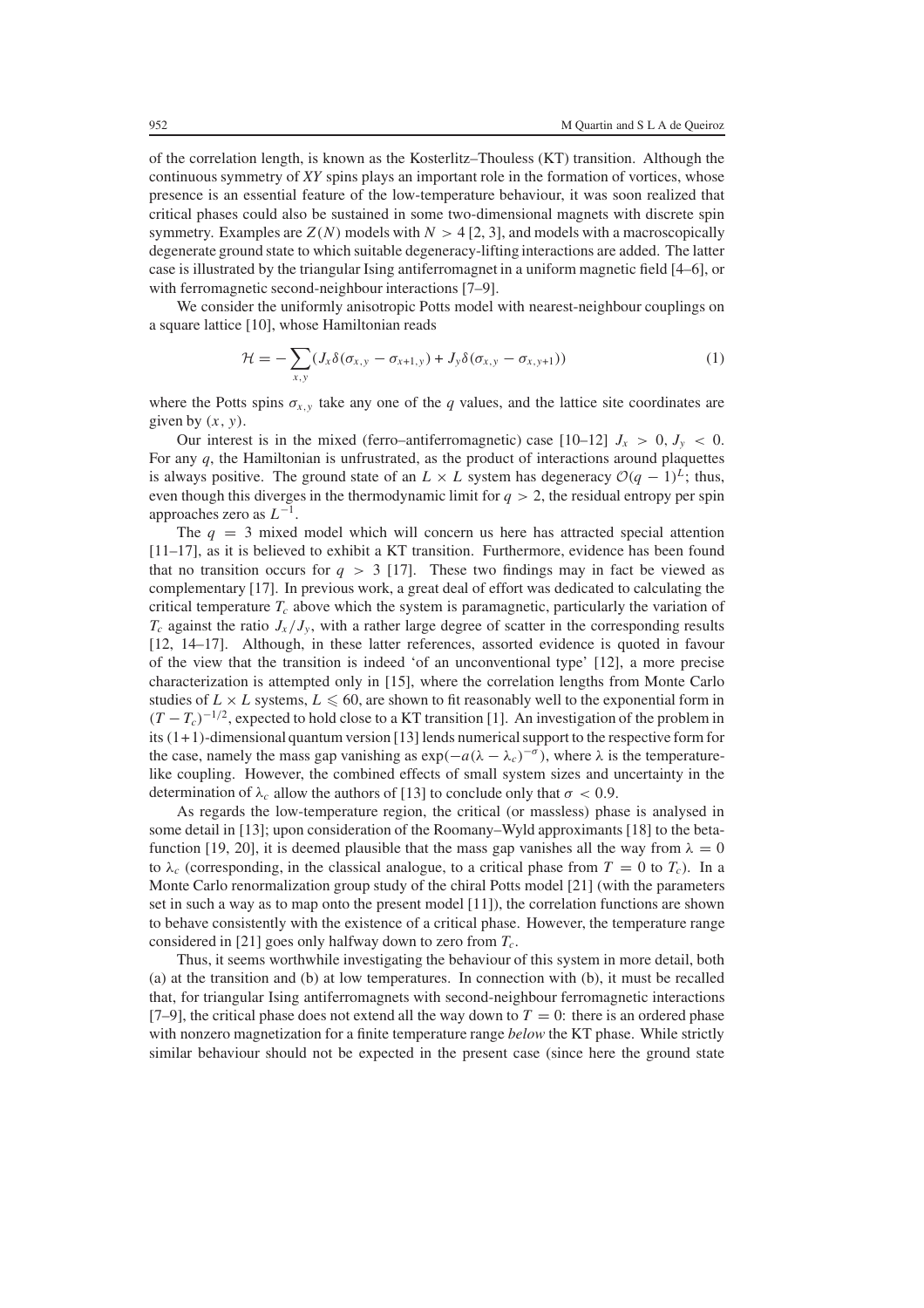has zero macroscopic magnetization), the question of how precisely the (highly anisotropic) correlations spread at low temperatures still remains. In [11, 12], arguments are given to show that slightly above  $T = 0$  an effective ferromagnetic coupling arises between secondneighbour rows of ferromagnetically coupled spins. This would single out a small subset of row configurations, namely 010101, 020202 and 121212 [11], as energetically more favourable. It appears that the effect of this on the free energy (hence, on the corresponding thermodynamic state) has not been quantitatively investigated so far.

We apply numerical transfer-matrix (TM) methods to the  $q = 3$  mixed Potts model of equation [\(1\)](#page-1-0), on strips of a square lattice of width  $4 \le L \le 14$  sites with periodic boundary conditions across (except where domain-wall free energies are analysed, in which case both periodic and twisted boundary conditions are considered). We shall restrict ourselves to  $J_x/J_y = -1.$ 

In section [2,](#page-2-0) we consider the scaling of correlation lengths, as obtained from the two largest eigenvalues of the TM, along both directions  $x$  and  $y$  of equation [\(1\)](#page-1-0). From these we calculate the ratios of scaled gaps, which provide relevant information on the extent of the critical phase. In section [3,](#page-4-0) domain-wall free energies are calculated, and their associated correlation lengths are investigated; in section [4,](#page-6-0) the region near the transition from critical to paramagnetic behaviour is examined, especially as regards the form in which the thermodynamic correlation length diverges as  $T \to T_c^+$ ; finally, in section [5,](#page-8-0) concluding remarks are made.

## <span id="page-2-0"></span>**2. Correlation lengths**

Here we consider the largest correlation length  $\xi_L(T)$  on a strip of width *L*, i.e. the one given by  $\xi_L^{-1}(T) = \ln(\Lambda_0/|\Lambda_1|)$  where  $\Lambda_{0,1}$  are the two largest eigenvalues of the TM in absolute value. Thus it picks up the slowest decay of correlations along the specified direction of iteration of the TM.

With the correlation function  $G(r) \equiv \langle \delta(\sigma_0 - \sigma_r) \rangle - 1/3$  [15], for the ferromagnetic direction one has  $G(r) \sim \exp(-r/\xi^F)$ , while in the antiferromagnetic direction  $G(r) \sim$  $(-1)^r$  exp $(-r/\xi^{AF})$ .

<span id="page-2-1"></span>As remarked in [17], the phenomenological-renormalization equation for the critical temperature,

$$
L\xi_L^{-1}(T^*) = L'\xi_{L'}^{-1}(T^*)
$$
\n(2)

only admits a fixed point  $T^*$  when the TM is taken along the ferromagnetic direction. The raw data for  $L\xi_L^{-1}$  against temperature are shown in figure [1,](#page-3-0) respectively (*a*) for the TM taken in the ferro- (F) and (*b*) in the antiferromagnetic (AF) directions. In the latter case, curves for consecutive strip widths become almost tangent as *L* grows, in the region  $T \sim 0.5{\text -}0.6$  (the  $L = 12$  and 14 curves reach within one part in  $10<sup>3</sup>$  of each other, at  $T = 0.5$ ). A clearer understanding of both sets of data can be gained as follows.

<span id="page-2-2"></span>For the case of figure [1\(](#page-3-0)*a*) we plot the ratio of scaled mass gaps [9, 18, 22–24]

$$
\mathcal{Q}_{LL'}(T) \equiv \left[ L\xi_L^{-1}(T) \right] / \left[ L'\xi_{L'}^{-1}(T) \right] \tag{3}
$$

where we always take  $L' = L + 2$ . At the fixed point of equation [\(2\)](#page-2-1),  $Q_{LL'}(T^*) = 1$ , and one expects it to remain close to this value for an extended temperature interval if a critical phase is present [9, 18, 22–24]. Indeed this is what happens here, as shown in figure [2.](#page-3-1) Starting slightly below the respective  $T^*$ , and down to the lowest temperatures reached before running into numerical problems (typically  $T = 0.03{\text -}0.04$ ), the curves remain rather flat. The values of *<sup>Q</sup>*LL at which they stabilize are,respectively, 1.047 24, <sup>1</sup>.015 96, <sup>1</sup>.007 30, <sup>1</sup>.003 94, <sup>1</sup>.002 39, for  $L = 4, 6, \ldots, 12$ . This sequence behaves as  $\mathcal{Q}_{LL'} = a + bL^{-x}$ , where  $x \simeq 2.7$  and *a* equals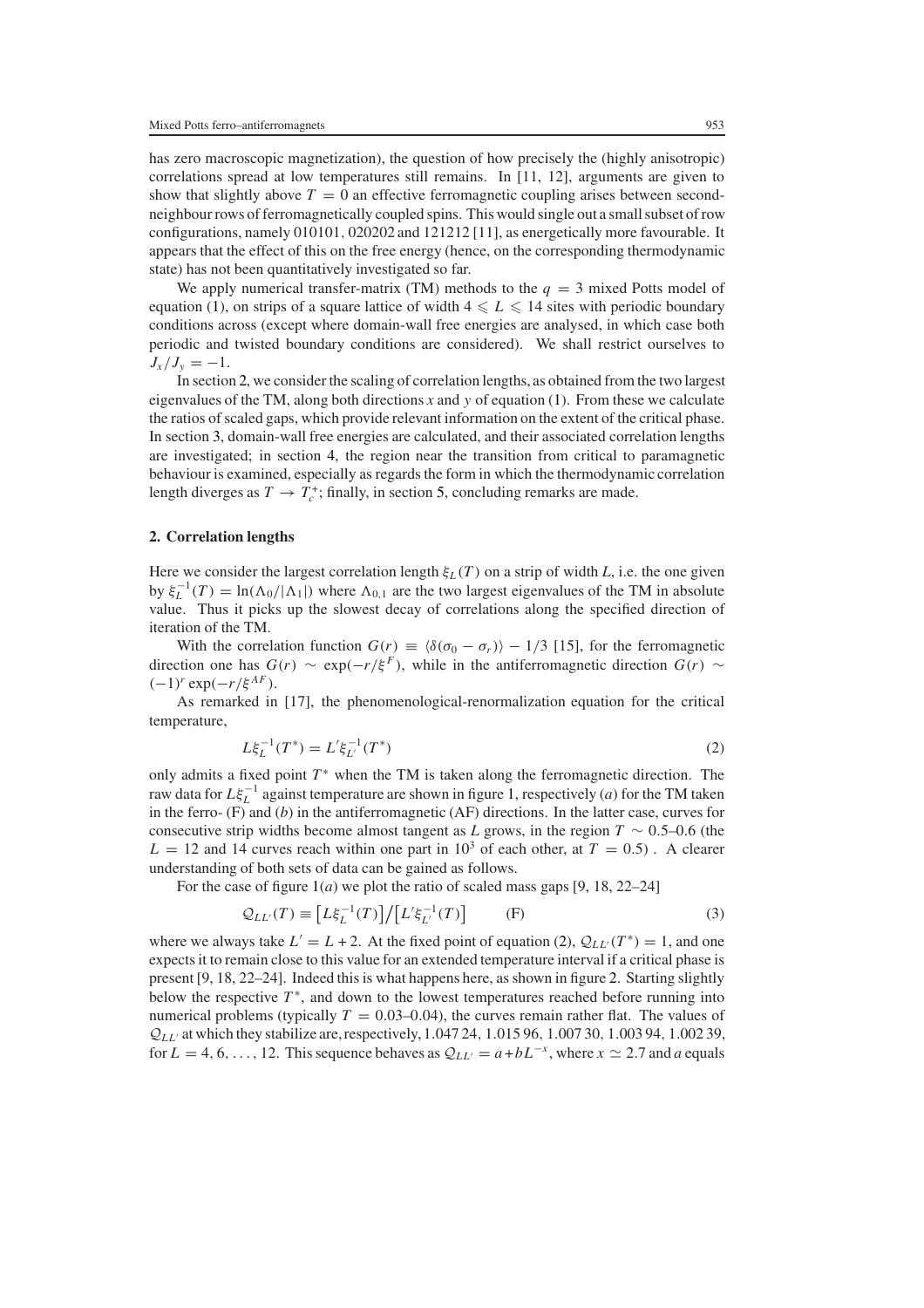

<span id="page-3-0"></span>**Figure 1.**  $Lf_L^{-1}$  against temperature: (*a*) TM in the ferromagnetic direction; (*b*) TM in the antiferromagnetic direction. Bottom to top:  $L = 4, 6, ..., 14$ .



<span id="page-3-1"></span>**Figure 2.**  $Q_{LL'}(T)$  of equation [\(3\)](#page-2-2) against *T*, for  $L' = L + 2$ . Top to bottom:  $L = 4, 6, \ldots, 12$ .

unity within one part in  $10<sup>3</sup>$ . As regards the extent of the flat region in the thermodynamic limit, the shape of the curves in figure [2](#page-3-1) suggests that the upper limit  $T_c$  be given by extrapolation of the sequence of fixed points of equation [\(2\)](#page-2-1):  $T_c = \lim_{L \to \infty} T_{LL}^*$ . Such a sequence is the same as given in table 1 of [17], with the additional point  $T_{12,14}^* = 0.40030$ . Using  $L = 4, 6, ..., 12$ we get  $T_{LL'}^* = T_c + cL^{-y}$  with  $T_c = 0.29 \pm 0.01$  (to be compared with  $T_c = 0.32 \pm 0.03$  [17]),  $y \approx 0.7$ . Thus we have convincing evidence that the system exhibits a critical phase, which extends down from  $T_c \simeq 0.3$ , at least to the lowest temperatures examined, and presumably all the way down to  $T = 0$ .

In order to check on this latter assumption, it is instructive to look at the low-temperature behaviour of the correlation lengths themselves. This is illustrated in curve (a) of figure [3](#page-4-1) which shows that, immediately below  $T_c$ , the functional form  $\xi^{-1} = F(L) \exp(-1/T)$  (with  $F(L) \sim L^{-1}$ , from the results for  $\mathcal{Q}_{LL'}(T)$  above) sets in along the F direction. This corresponds to the lowest-energy ( $T \sim 0$ ) excitations in that direction, which are obtained by breaking a single ferromagnetic bond, e.g.  $\ldots$  000000  $\ldots \rightarrow \ldots$  000111  $\ldots$  (while, in this example, both neighbouring chains are ... 222222 ...). See below the contrasting case for the AF direction. In other words,  $T \rightarrow 0$  behaviour is dominant all the way down from  $T_c$ , consistent with the idea that there is a single (critical) phase from  $T = 0$  up to  $T \simeq 0.3$ .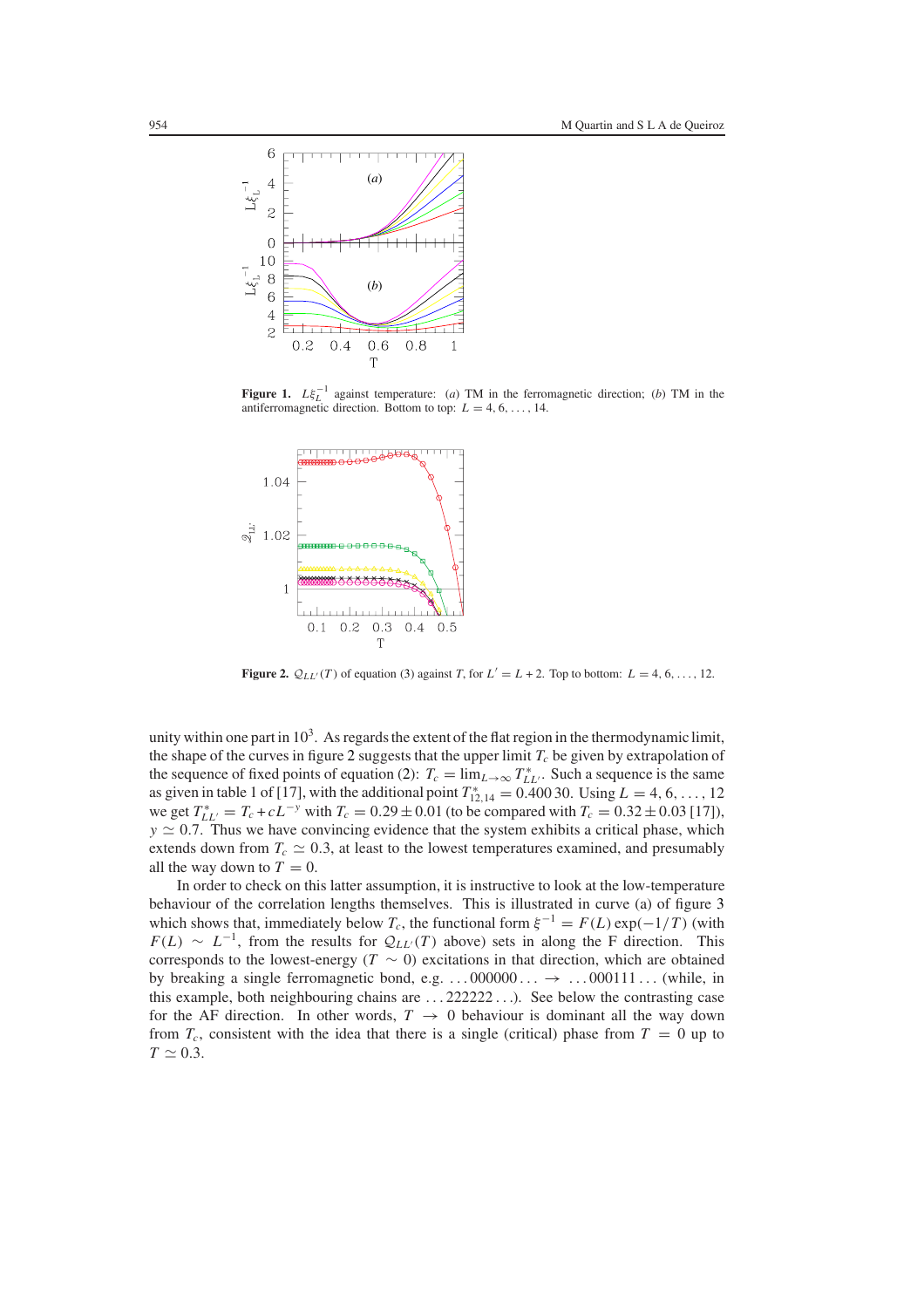

<span id="page-4-1"></span>**Figure 3.** Curve (a):  $\xi_L^{-1}$  against  $1/T$ ,  $L = 14$ , TM in the F direction. Squares are calculated points; the connecting curve approaches the behaviour  $\sim \exp(-1/T)$  from  $1/T \simeq 3$  onwards. Curve (b):  $\ln 2 - \xi_L^{-1}$  against  $1/T$ ,  $L = 14$ , TM in the AF direction. Triangles are calculated points; the connecting curve approaches the behaviour  $\sim$ exp( $-2/T$ ) from  $1/T \simeq 3$  onwards.

<span id="page-4-2"></span>Examination of the data taken with the TM along the AF direction, figure [1\(](#page-3-0)*b*), helps because the zero-temperature bulk correlation length in that direction is known exactly [12]:

$$
\xi^{-1}(T=0) = \ln 2 \qquad (AF). \tag{4}
$$

We then look at the finite-temperature and finite-size deviations of  $\xi_L^{-1}(T)$  from equation [\(4\)](#page-4-2), as displayed in curve (b) of figure [3.](#page-4-1) We have been able to reach roughly the same temperatures (usually  $T \sim 0.03$ ) as with the TM along the F direction, before running into numerical problems. The trend shown for  $L = 14$  in the figure is followed for all strip widths, namely below  $T \simeq 0.3$  one has

$$
\ln 2 - \xi_L^{-1}(T) = a(L) \exp(-2/T) \qquad (AF).
$$
 (5)

We have found empirically that the L-dependent prefactor is well fitted by a form  $a(L)$  =  $a_0 \exp(-b/L)$ ,  $a_0 \simeq 500$ ,  $b \simeq 19.3$ , except for  $L = 4$  which is off by ~50%.

The factor of 2 in the exponential reflects the single-spin nature of elementary excitations along the AF direction, as the least costly move in this case consists in overturning a spin (breaking both its ferromagnetic bonds) without breaking any of its antiferromagnetic ones. Again, the fact that such low-*T* behaviour takes over immediately below  $T_c$  indicates that there is a single phase between  $T = 0$  and  $T_c$ .

## <span id="page-4-0"></span>**3. Domain-wall scaling**

For bulk d-dimensional systems, hyperscaling implies that close to the transition, the domainwall free energy  $\Delta F$  vanishes as the correlation length ξ diverges, according to  $\Delta F \sim \xi^{-(d-1)}$ [25]. Assuming power-law singularities,  $\xi \sim |T_c - T|^{-\nu}$ ,  $\Delta F \sim (T_c - T)^{\mu}$ ,  $T \to T_c^{-}$ , one has  $\mu = (d - 1)v$  [25]. Specializing to  $d = 2$  and using standard finite-size scaling [26], one can derive the basic fixed-point equation of a domain-wall renormalization group on strips [27]:

$$
L\Delta f_L(T^*) = L'\Delta f_{L'}(T^*)
$$
\n<sup>(6)</sup>

<span id="page-4-3"></span>where  $\Delta f_L$  is the free energy per unit length, in units of *T*, of a seam along the full length of the strip:  $\Delta f_L = f_L^T - f_L^P$ , with  $f_L^P(f_L^T)$  being the corresponding free energy for a strip with periodic (twisted) boundary conditions across.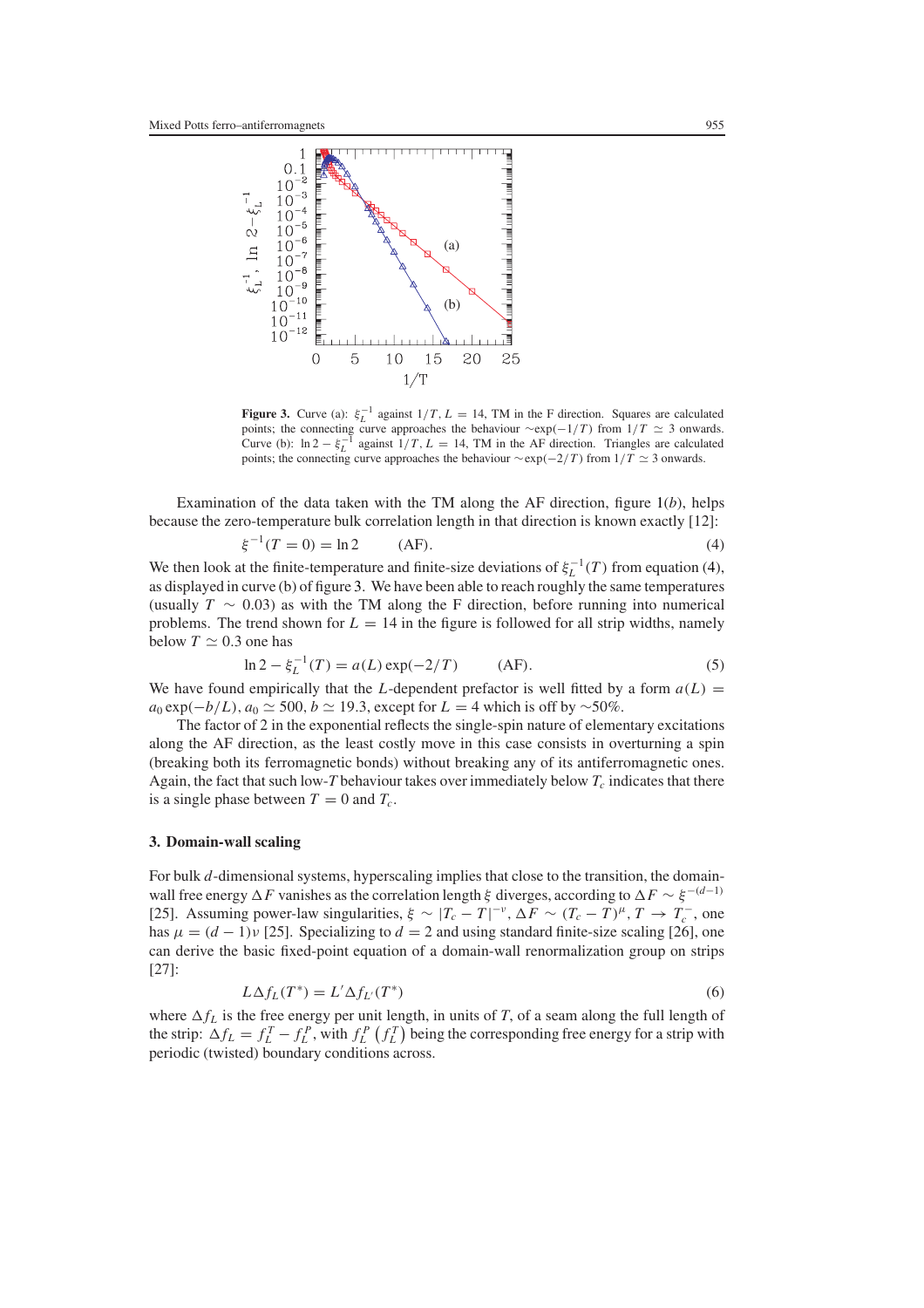

<span id="page-5-0"></span>**Figure 4.**  $L \Delta f_L$  against temperature. (*a*): TM in the ferromagnetic direction. On this scale, curves are indistinguishable up to  $T \simeq 0.4$ ; top to bottom (on the right-hand side):  $L = 4, 6, \ldots, 14$ . (*b*) TM in the antiferromagnetic direction. Curves cross in the central region of the *T* axis. Top to bottom (on the right-hand side):  $L = 4, 6, \ldots, 14$ .

While, for Ising spins, twisted and antiferromagnetic boundary conditions coincide [27], careful consideration [28] shows that in Potts systems with  $q > 2$  this does not hold. Indeed, in order to produce a seam along the strip one needs an interaction which *favours* pairing between well-defined (and different) spin states, e.g. 1–2, 2–3, 3–1. An antiferromagnetic Potts interaction only makes selected pairings energetically *unfavourable*, while leaving all other combinations equally probable.

<span id="page-5-2"></span>Therefore, for Potts models with  $q > 2$ , twisted boundary conditions are obtained by changing the interaction across the  $L$  direction as follows [28]:

$$
J\delta(\sigma_1 - \sigma_L) \to J\delta(\sigma_1 - \sigma_L + 1 \text{ (mod } q)). \tag{7}
$$

With the above definitions, one has  $\Delta f_L = -\ln(\Lambda_0^T/\Lambda_0^P)$  where  $\Lambda_0^T$ ,  $\Lambda_0^P$  are the largest eigenvalues of the TM, respectively with twisted and periodic boundary conditions across. In the present case, different results are to be expected, depending on whether the TM is set along the F or AF directions. In figure [4](#page-5-0) we show  $L\Delta f_L$  against temperature for both cases.

For case (*a*), the low-temperature behaviour is similar to that found in section [2,](#page-2-0) in that all curves (i) very nearly collapse on top of each other, and (ii) behave as  $\exp(-1/T)$ . Analogous to the ratio of scaled mass gaps  $Q_{LL'}$  used in that section, we define the ratio of scaled free energies:

$$
\mathcal{R}_{LL'}(T) \equiv [L\Delta f_L(T)]/[L'\Delta f_{L'}(T)] \tag{8}
$$

<span id="page-5-1"></span>The results, using  $L' = L + 2$ , are displayed in figure [5](#page-6-1) and are very similar to those shown in figure [2,](#page-3-1) except that instead of crossing the  $\mathcal{R} = 1$  axis from below, the curves only get asymptotically close to it, and from above. This is expected, as inverse correlation length and domain-wall free energy are dual to each other [29]. The values of  $\mathcal{R}_{LL'}$  at which the curves stabilize are, respectively, 1.030 57, 1.010 29, 1.004 70, 1.002 53, 1.001 52, for  $L = 4, 6, \ldots, 12$ . This sequence behaves as  $\mathcal{R}_{LL'} = e + f L^{-z}$ , where  $z \simeq 2.7$  and *e* equals unity within two parts in 10<sup>4</sup>. Though the absence of a crossing of the  $R = 1$  axis deprives one of an obvious reference point, it is possible to infer the limiting extent of the flat region, as  $L \to \infty$ , as follows. For each curve one records at what temperature it reaches within, say,  $10^{-4}$  of its own  $T \to 0$  asymptotic value, and the resulting sequence is extrapolated against  $1/L$ . By doing so we get  $T_c = 0.30 \pm 0.04$  where the error bar, though somewhat subjective, is certainly generous enough to allow for the degree of arbitrariness involved in this procedure.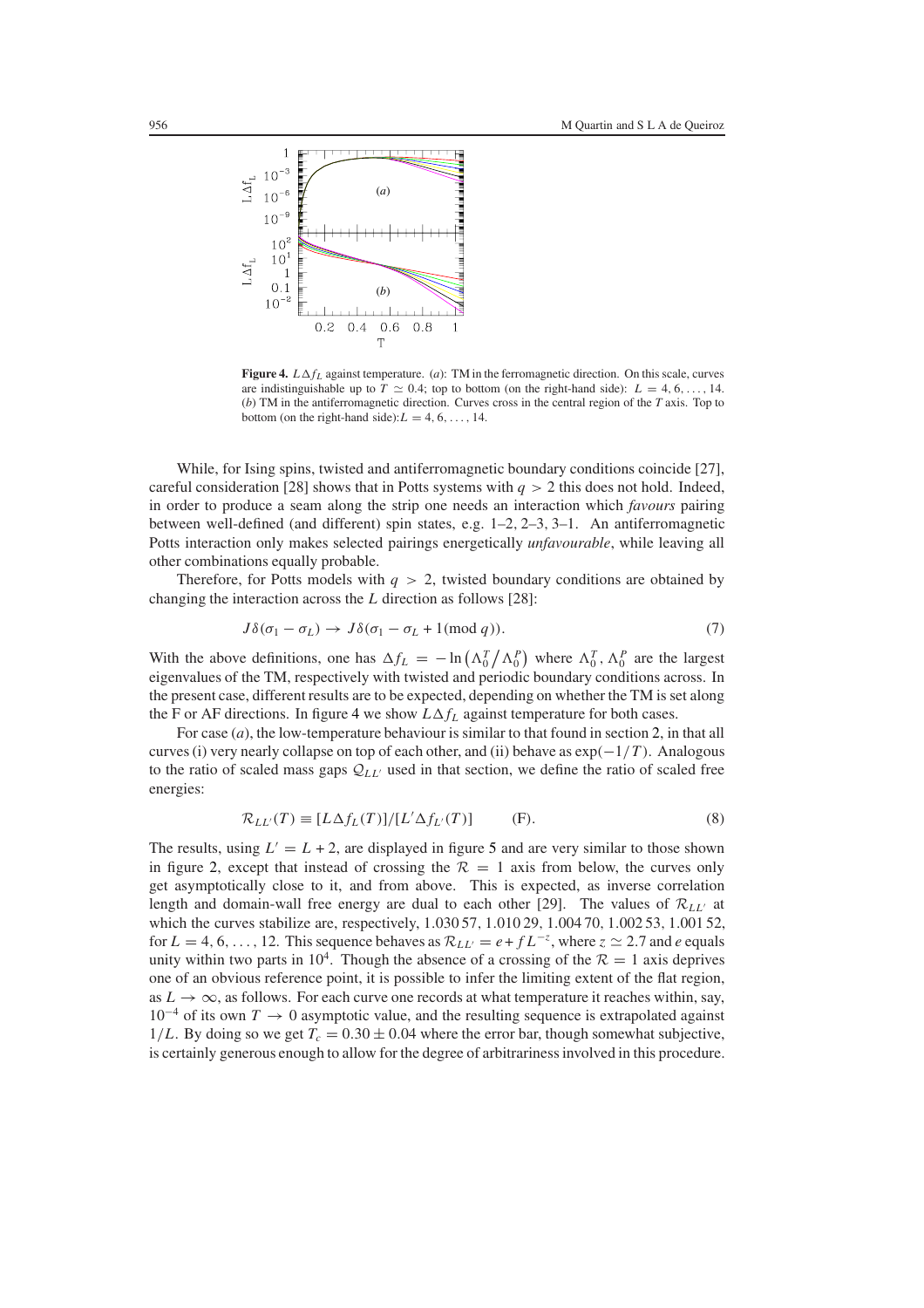

**Figure 5.**  $\mathcal{R}_{LL'}(T)$  of equation [\(8\)](#page-5-1) against *T*, for  $L' = L + 2$ . Top to bottom:  $L = 4, 6, \ldots, 12$ .

<span id="page-6-1"></span>We conclude that the evidence provided is entirely consistent with that given by the analysis of correlation lengths in the F direction. As a final remark, recall that with the TM in the F direction, the seam whose energy is calculated lies parallel to ferromagnetic chains. With  $q = 3$ , the substitution in equation [\(7\)](#page-5-2) allows for a zero-energy seam at  $T = 0$ , hence the behaviour depicted in figure [4\(](#page-5-0)*a*).

As regards the data displayed in figure [4\(](#page-5-0)*b*), one finds well-defined fixed points of equation [\(6\)](#page-4-3). With  $L' = L + 2$ , these are located respectively at  $T^* = 0.58753, 0.52589$ , 0.483 34, 0.451 08, 0.425 43, for  $L = 4, 6, ..., 12$ . When plotted against  $L^{-1}$ , this sequence displays accentuated downward curvature. Attempts to fit it against  $L^{-t}$  produce  $t \simeq 0.1$ , with a *negative* extrapolated value for  $T_c$ . A two-point fit of the  $L = 10$  and 12 data against  $L^{-1}$ gives an estimate  $T_c = 0.29$ . Together with the downward curvature of the full set of data, this indicates that the actual  $T_c$  given by this particular domain-wall scaling is *below* 0.29.

We recall that in the previous case with the TM along the F direction, the corresponding domain walls were found to be critical for all  $0 \le T \le T_c \approx 0.30$ . With the TM along the AF direction the seam runs perpendicular to that least energetic orientation of domains, breaking ferromagnetic bonds as it goes. It would thus appear that, if there is a well-defined temperature for the softening of this latter type of domain walls, it should be finite. However, we have not managed to produce a reliable estimate for this from our sequence of fixed points. Bearing in mind that the only typical nonzero temperature arising so far in the problem is  $T_c \simeq 0.30$ , one might interpret the data as signalling that the extrapolated critical point for domain walls along the AF direction is *exactly*  $T = 0$ . This brings new problems, as consideration of the physical domain-wall free energy *per site*,  $\Delta F_L = T \Delta f_L/L$ , shows that it behaves as  $1 - a(L)T$  for  $T \to 0$ , with  $a(L) \simeq 2.7 \exp(-4.6/L)$ . In other words, at low temperatures it becomes extremely expensive to excite a domain wall along this direction. While this behaviour is, in a loose sense, dual to that of the correlation length along the AF direction, which remains finite at  $T = 0$  as given by equation [\(4\)](#page-4-2), it is hard to reconcile with the idea that the respective domain walls would go soft at  $T = 0$ . At present we are not able to offer a consistent interpretation for the behaviour just exhibited.

#### <span id="page-6-0"></span>**4.** Approach to  $T_c$  from above: finite-size scaling

Next we attempt a characterization of the transition from the paramagnetic to the critical phase. It is usually assumed that, as this point is approached from above in a Kosterlitz–Thouless transition, the bulk correlation length behaves as [30]:

$$
\xi(T) = a_{\xi} \exp[b_{\xi}(T - T_c)^{-\sigma}] \tag{9}
$$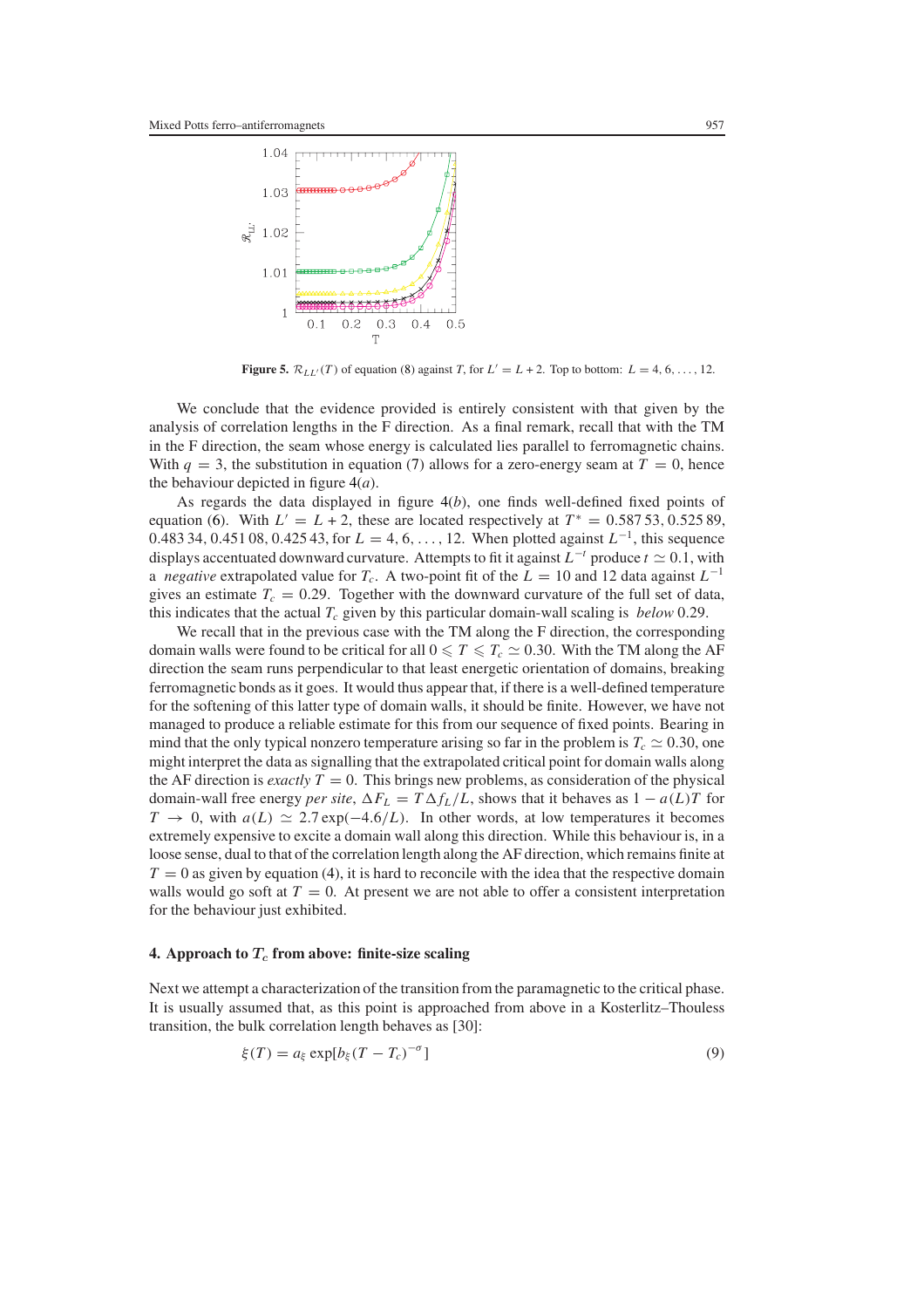

<span id="page-7-1"></span>**Figure 6.** Scaling plot (see equation [\(10\)](#page-7-0)) of the data displayed in figur[e1\(](#page-3-0)*a*). The parameters are:  $T_c = 0.51, b_{\xi} = 1.60, \sigma = 0.54$  (see the text).

<span id="page-7-0"></span>with  $\sigma = 1/2$ , and  $a_{\xi}$ ,  $b_{\xi}$  and  $T_c$  are non-universal. From finite-size scaling [26], the correlation length on a strip is expected to scale as

$$
L\xi_L^{-1}(T) = f(L \exp[-b_{\xi}(T - T_c)^{-\sigma}]).
$$
\n(10)

We have taken our data for correlation lengths calculated with the TM along the F direction, displayed in figure  $1(a)$  $1(a)$  as  $L\xi_L^{-1}(T)$ , and attempted to fit them to the form given by equation [\(10\)](#page-7-0). We used the procedure described in [31], to try and collapse our results for assorted values of *L* and *T* onto a single curve. We took as basic sets of data the six sequences taken each for fixed  $L = 4, 6, \ldots, 14$  against varying temperature, from  $T = 0.04$ to 1.1. According to [31], we then took each of these sets in turn as a baseline, against which to fit the five other sets. Since equation [\(10\)](#page-7-0) is valid only above  $T_c$ , the actual number of data used would vary, for each trial fit, depending on the particular value taken for the critical temperature. With  $T_c$  in the range 0.30–0.50, as explained below, the number of points fitted was between 280 ( $T_c \approx 0.30$ ) and 230 ( $T_c \approx 0.50$ ). For the local fitting procedure [31], we used cubic polynomials.

We started by keeping  $\sigma = 1/2$  $\sigma = 1/2$  fixed, and varying  $b_{\xi}$  and  $T_c$ . From sections 2 and [3](#page-4-0)  $T_c = 0.30$  would seem a reasonable initial guess. Inspired by the work done on the *XY* model [30],  $b_{\varepsilon}$  was initially assumed of order unity. The landscape we found in parameter space, for the sum of residuals [31] as a function of  $b<sub>k</sub>$  and  $T<sub>c</sub>$ , was similar to that described in [30], with 'a number of local minima ... at which ... minimization programs can get stuck'. Furthermore, visual inspection of plots produced with the parameters set at the minimizing values gave consistently poor fits in all cases for which  $T_c$  was below 0.35. We did, however, manage to find an overall minimum for  $T_c = 0.51 \pm 0.01$ ,  $b_{\xi} = 1.72 \pm 0.01$  (with none for  $0.35 \leqslant T_c \leqslant 0.50$ ).

We then allowed  $\sigma$  to vary. The overall picture was entirely similar to that just described for fixed  $\sigma = 1/2$ . The only solution which gave a visually confirmed good fit was  $T_c = 0.50 \pm 0.01$ ,  $b_{\xi} = 1.60 \pm 0.01$ ,  $\sigma \simeq 0.54$ . The corresponding results are shown in figure [6.](#page-7-1) The value  $T_c \simeq 0.50$  is inconsistent with the evidence exhibited in sections [2](#page-2-0) and [3.](#page-4-0) One possible solution to this contradiction would be if the critical region, where the behaviour of equation [\(10\)](#page-7-0) is valid, were actually very narrow. Thus, we would be distorting the picture by using the high-temperature data which in fact are outside the critical region. For the *XY* model in two dimensions, it has been argued that this is indeed the case [30, 32, 33], with the width of the critical region estimated as  $(T - T_c)/T_c \le 10^{-2}$  [33]. With  $T_c \simeq 0.3$ , in the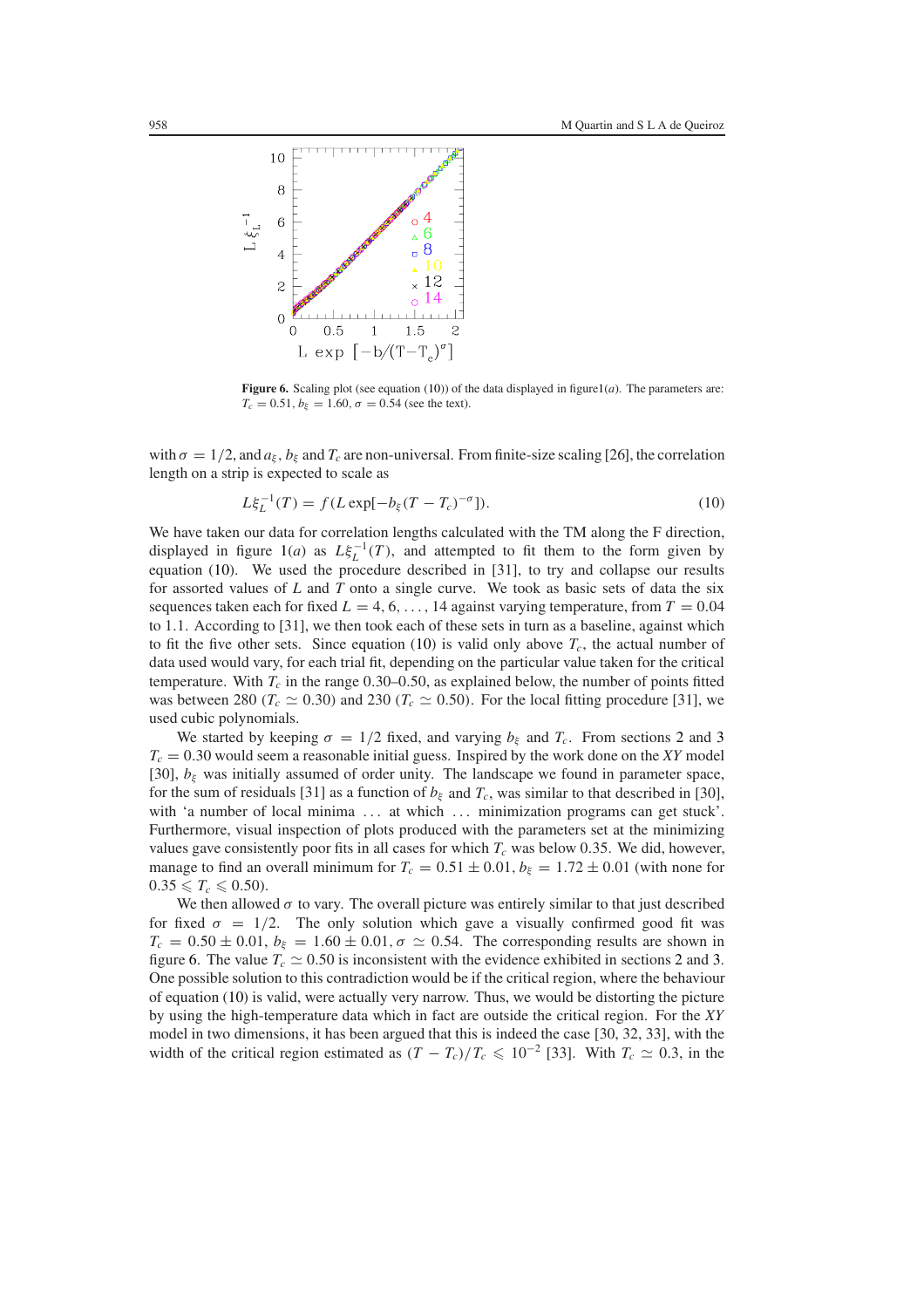present case this would mean a temperature interval  $\Delta T \simeq 3 \times 10^{-3}$ . For the fitting shown in figure [6](#page-7-1) we used the data for  $T$  as high as 2.5, for the narrowest strips. We noted that, if only a subset of data with  $T \leq 1.1$  is used, the best fit is found for  $T_c \simeq 0.47$ , and is of similar quality to that of figure [6.](#page-7-1) Thus a plausible scenario is the one in which, as only the data for an ever-narrowing interval above  $T_c$  are considered, the corresponding fits give rise to lower and lower estimates of  $T_c$  itself. Should the prediction of [33] hold true in the present case, one would have a problem in that the accuracy to which  $T_c$  is known so far (taking, say, our best estimate  $0.29 \pm 0.01$  of section [2\)](#page-2-0) is lower than the width  $\Delta T$  of the critical region.

# <span id="page-8-0"></span>**5. Conclusions**

We have provided strong numerical evidence that a critical (Kosterlitz–Thouless) phase is present in the three-state mixed Potts magnet described by equation [\(1\)](#page-1-0). Our argument relies on the analysis of the quantities  $Q_{LL}(T)$  and  $\mathcal{R}_{LL}(T)$ , defined respectively in equations [\(3\)](#page-2-2) and [\(8\)](#page-5-1). Based on the data exhibited in figures [2](#page-3-1) and [5](#page-6-1) and their respective extrapolations, we conclude that the upper limit of the critical phase, above which the system behaves paramagnetically, is  $T_c = 0.29 \pm 0.01$  (from figure [2;](#page-3-1) treatment of the data in figure [5](#page-6-1) produces the less accurate, but not inconsistent, estimate  $T_c = 0.30 \pm 0.04$ .

Analysis of the (extremely anisotropic) nature of excitations below  $T_c$ , as depicted in figure [3,](#page-4-1) gives credence to the idea that the critical phase extends all the way down to  $T = 0$ , similar to what happens in the two-dimensional *XY* model.

We have found that, while domain walls parallel to the ferromagnetic direction are soft for the whole extent of the critical phase, those along the antiferromagnetic direction seem to undergo a softening transition at a well-defined, finite temperature. However, from our data we have not been able to produce a reliable estimate for the location of such a transition.

Attempts to fit our data for  $T > T_c$  to the finite-size scaling form of equation [\(10\)](#page-7-0) have met with qualified success. While we have been able to produce rather good collapse plots, as depicted in figure [6,](#page-7-1) this has been done at the price of setting  $T_c = 0.50 \pm 0.01$  which is clearly inconsistent with our own earlier estimates. We have proposed a scenario in which such a result is interpreted as a distortion due to the narrowness of the critical region, similar to the case of the *XY* model [30, 32, 33]. This is qualitatively borne out by the fact that fits with only a subset of data, taken at not too high temperatures, indeed result in a lower estimate for  $T_c$ .

### **Acknowledgments**

MO thanks PIBIC/CNPq for the award of an undergraduate research fellowship. The research of SLAdQ is partially supported by the Brazilian agencies CNPq (grant no 30.1692/81.5), FAPERJ (grant nos E26–171.447/97 and E26–151.869/2000) and FUJB-UFRJ.

## **References**

- [1] Kosterlitz J M and Thouless D J 1973 *J. Phys. C: Solid State Phys.* **6** 1181
- [2] Jose J ´ V, Kadanoff L P, Kirkpatrick S and Nelson D R 1977 *Phys. Rev.* B **16** 1217
- [3] Elitzur S, Pearson R B and Shigemitsu J 1979 *Phys. Rev.* D **19** 3698
- [4] Nienhuis B, Hilhorst H J and Blöte H W J 1984 J. Phys. A: Math. Gen. 17 3559
- [5] Blote H W J, Nightingale M P, Wu X N and Hoogland A 1991 *Phys. Rev.* B  $438751$
- [6] Blöte H W J and Nightingale M P 1993 Phys. Rev. B 47 15046
- [7] Domany E, Schick M, Walker J S and Griffiths R B 1978 *Phys. Rev.* B **18** 2209
- [8] Landau D P 1983 *Phys. Rev.* B **27** 5604